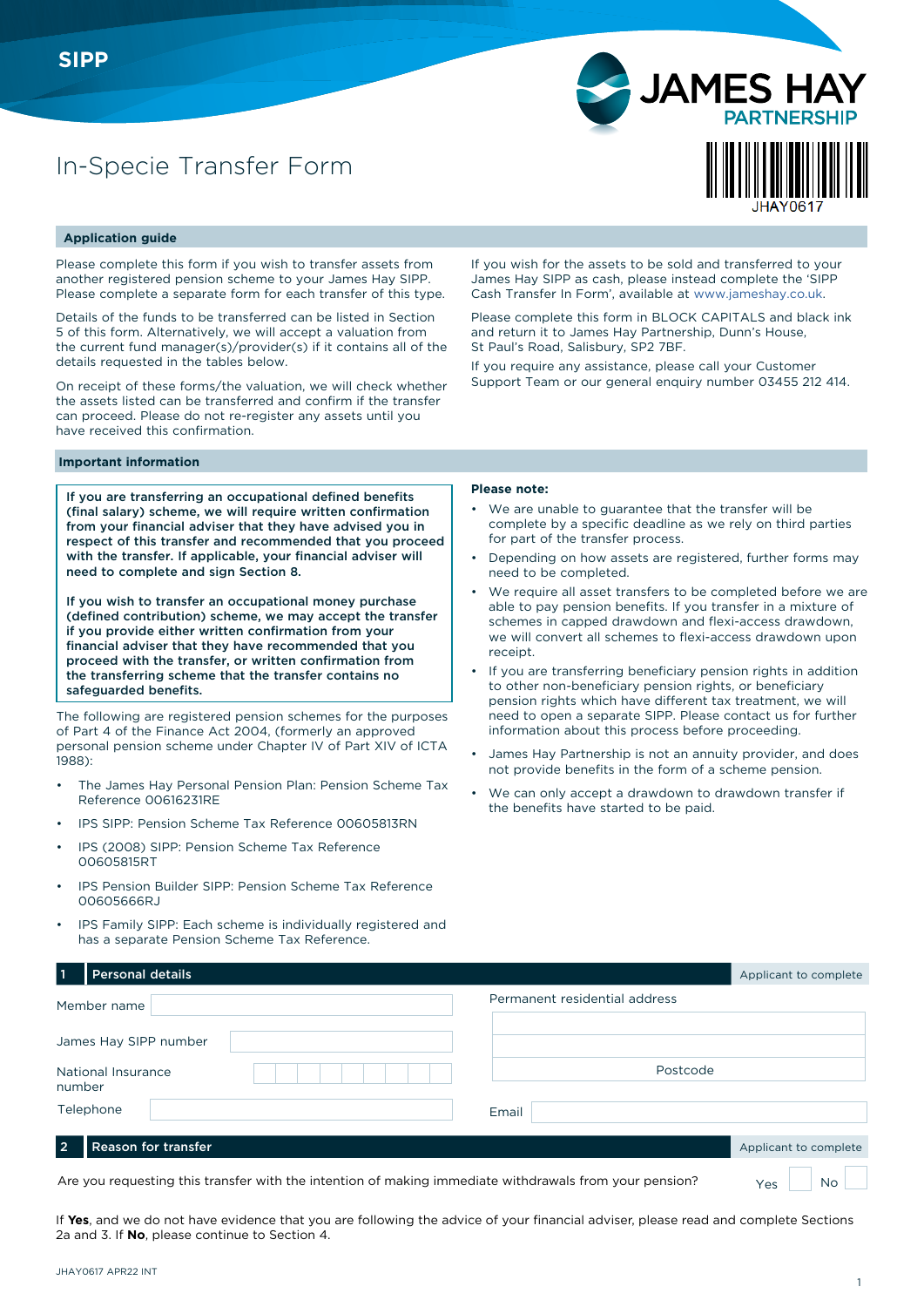$N<sub>0</sub>$ 

 $N<sub>0</sub>$ 

Yes No

Yes No

Yes No

Yes No

Yes No

Yes No

Yes

 $Y_{\mathsf{P}}$ 

Yes

Yes

 $Ye<sub>0</sub>$ 

**Please only complete this section if you are not following regulated financial advice and are transferring with the intention of immediately accessing pension benefits.** 

Our regulator requires us to ask you questions regarding matters you should have considered before accessing your SIPP through drawdown.

Depending on your answers, we will either:

- write to you with tailored risk warnings, giving you 14 days to consider them before proceeding with processing your request to transfer; or
- proceed with your transfer request where you appear to have considered the relevant risks.

**Please answer ALL of the following questions.**

- Yes No 1. Have you considered the state of your health and lifestyle when deciding the amount of money to take from your pension? For example if you are in good health, you need to consider that the income from your pension fund may need to support you for many years to come. 2. If you have a spouse, civil partner or dependants, have you considered how your pension fund could be used to provide for them after your death? Yes No
- 3. Over time, the effect of inflation means you can purchase less in the future than you can today with the same amount of money. Have you considered the effect of inflation on any money you take out of your pension?
- 4. You should consider what other companies can offer you, to ensure you are happy with the options available from James Hay and the charges payable, before proceeding. Have you considered alternative pension companies to take money out of your pension with?
- 5. Have you considered other ways of taking money from your pension other than income drawdown e.g. an annuity? If you are not sure what other options are available to you, you can find more information in the 'Your pension; your choices' leaflet available from www.jameshay.co.uk.
- 6. Do you have other income sources (outside of the money you intend to take from your pension) that are sufficient to currently provide you with your desired standard of living?
- 7. Will the money you are taking from your pension fund be your sole or main source of wealth in retirement?
- 8. Do you know that your drawdown income will be paid after deduction of income tax, and that it may affect your personal tax allowance?
- 9. Are you aware that if you put the money you take out of your pension in a bank, or buy other investments with it, you may have to pay tax on any growth?
- 10.Are you aware that once money has been taken out of your pension it becomes part of your estate for inheritance tax purposes?
- 11. Do you receive any means tested benefits from the Government?
- 12. Are you taking money out of your pension through flexi-access drawdown and intending to pay more money into your pension in the future?
- 13. Do you know that if you owe money to a creditor (e.g. via a personal loan) they cannot force you to take money out of your pension to pay off any money you owe to them?
- 14.Fraudsters increasingly target people to move their pension fund, and also once they have taken money out of their pension. You need to be careful when deciding where to invest your pension fund, and what you do with any money taken from it, as you could lose some or all of your money if you are the victim of a scam. Please read the FCA's **Pension Scams leaflet** and visit their website at **www.fca.org.uk/scamsmart** for further information.

Are you aware that pension and investment scams exist and what to look out for?

15. Are you aware that the amount of money you can take from your pension fund via income drawdown is not guaranteed and is based on a number of things?

**3 Availability of Pension Wise and financial advice** Applicant to complete Applicant to complete



Pension Wise is a Government-backed service provided by MoneyHelper that offers people who are invested in defined contribution pension schemes and are approaching retirement free, impartial guidance about their choices. You can receive Pension Wise guidance online, over the phone or face to face.

Pension Wise provides tailored guidance to explain what options you have and help you think about how to make best use of your pension savings. It offers information about the tax implications of different options and other important things you should think about, as well as tips on how to get the best deal, including how to shop around.

Choosing what to do with your pension savings is an important financial decision and it is often possible to get more for your money by shopping around.

You can access Pension Wise on the [MoneyHelper website](https://www.moneyhelper.org.uk/en/pensions-and-retirement/pension-wise) or call either 0800 138 3944 or 0300 330 1003 (from outside the UK +44 20 3733 3495).

If you would like an appointment with Pension Wise to discuss the action you're considering, we can arrange this for you. Please provide your contact details in the following section. Alternatively, you can book your own Pension Wise appointment by calling 0800 100 166.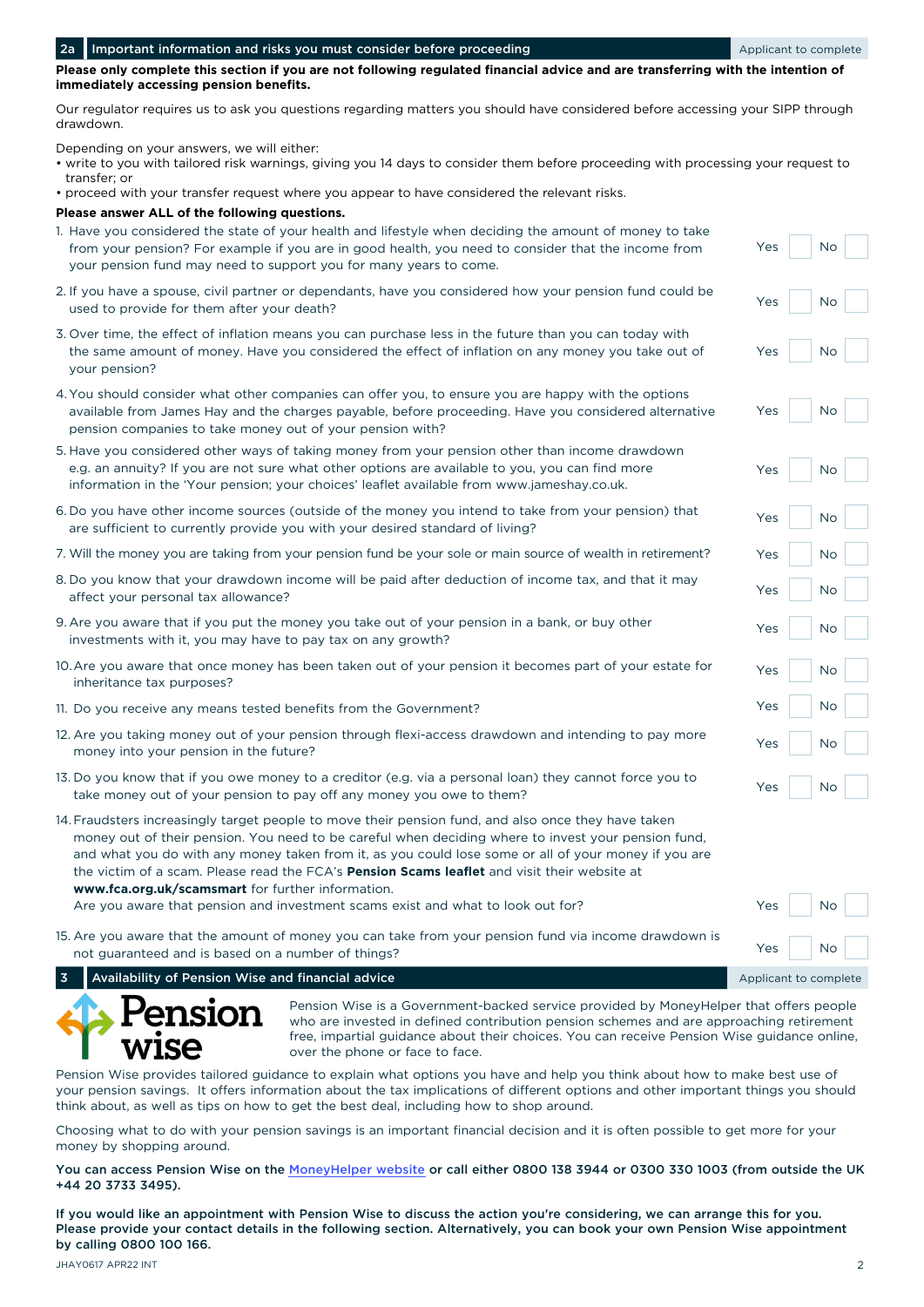| Availability of Pension Wise and financial advice (cont.)                                                                                                                                                                                                                                                                        | Applicant to complete                                                                                                     |
|----------------------------------------------------------------------------------------------------------------------------------------------------------------------------------------------------------------------------------------------------------------------------------------------------------------------------------|---------------------------------------------------------------------------------------------------------------------------|
| i) Have you received guidance from Pension Wise in relation to this request to take money from your<br>pension fund?                                                                                                                                                                                                             | Yes<br>No.                                                                                                                |
| If you have answered No, we strongly suggest that before proceeding you seek appropriate advice from a regulated financial<br>adviser, and/or guidance from Pension Wise, to understand your options at retirement. This may be appropriate even if you have<br>received advice or guidance in respect of a previous withdrawal. |                                                                                                                           |
| Would you like us to arrange a Pension Wise appointment for you?                                                                                                                                                                                                                                                                 | No<br>Yes                                                                                                                 |
| If Yes, please confirm your phone number and the best time to contact you, within business hours (8.30am to 5.30pm):<br>Phone number                                                                                                                                                                                             | Availability                                                                                                              |
| If you are due to attend a Pension Wise appointment, or if you have answered Yes above and we have not been able to<br>contact you, please note that we will not continue to process your request until you have confirmed that you have received<br>this guidance.                                                              |                                                                                                                           |
| Do you wish to proceed without guidance from Pension Wise?                                                                                                                                                                                                                                                                       | No.<br>Yes                                                                                                                |
| ii) Has James Hay provided you with clear and adequate information on how to find a financial adviser?                                                                                                                                                                                                                           | Yes<br>No                                                                                                                 |
| Transferring scheme details                                                                                                                                                                                                                                                                                                      | Applicant to complete                                                                                                     |
| Transferring scheme name                                                                                                                                                                                                                                                                                                         | Status of transfer value:                                                                                                 |
| Transferring scheme policy number(s)                                                                                                                                                                                                                                                                                             | Uncrystallised<br>Crystallised                                                                                            |
| Is there a commercial property to be transferred?                                                                                                                                                                                                                                                                                | Phased drawdown                                                                                                           |
| No<br>Yes                                                                                                                                                                                                                                                                                                                        | Please detail any guarantees and/or protection attached to the<br>scheme:                                                 |
| If Yes, please contact your Customer Support Team or our<br>general enquiry number 03455 212 414.                                                                                                                                                                                                                                |                                                                                                                           |
| Scheme provider                                                                                                                                                                                                                                                                                                                  |                                                                                                                           |
|                                                                                                                                                                                                                                                                                                                                  | Does the transfer contain any safeguarded benefits?                                                                       |
| Scheme contact number                                                                                                                                                                                                                                                                                                            | Yes<br>No                                                                                                                 |
|                                                                                                                                                                                                                                                                                                                                  | Have you received financial advice in relation to this transfer?                                                          |
| Scheme contact email                                                                                                                                                                                                                                                                                                             | Yes<br>No                                                                                                                 |
|                                                                                                                                                                                                                                                                                                                                  | If Yes, your financial adviser will need to complete and sign<br>Section 8.                                               |
| Scheme address                                                                                                                                                                                                                                                                                                                   | Is James Hay Partnership the administrator of this scheme?                                                                |
|                                                                                                                                                                                                                                                                                                                                  | Yes<br>No                                                                                                                 |
| Postcode                                                                                                                                                                                                                                                                                                                         | Does James Hay need to complete the transferring scheme's                                                                 |
|                                                                                                                                                                                                                                                                                                                                  | transfer discharge form?                                                                                                  |
| Scheme type:                                                                                                                                                                                                                                                                                                                     | Yes<br>No                                                                                                                 |
| Occupational money purchase (defined contribution)                                                                                                                                                                                                                                                                               | If Yes, please enclose the form with this document.                                                                       |
| Occupational defined benefits (final salary)                                                                                                                                                                                                                                                                                     | Do you wish to immediately withdraw benefits from this                                                                    |
| Other registered pension scheme                                                                                                                                                                                                                                                                                                  | scheme once it has been transferred?                                                                                      |
| Qualifying recognised overseas pension scheme (QROPS)                                                                                                                                                                                                                                                                            | No<br>Yes                                                                                                                 |
| <b>Estimated value</b>                                                                                                                                                                                                                                                                                                           | If Yes, please also complete the relevant James Hay 'Benefit<br>Payment Form' to initiate benefits, or our 'Drawdown to   |
| £                                                                                                                                                                                                                                                                                                                                | Drawdown Transfer Form' if the scheme being transferred in<br>is already in drawdown.                                     |
| Does this represent the full value of this scheme?<br>No<br>Yes                                                                                                                                                                                                                                                                  | Have you taken income through flexi-access drawdown, or an<br>uncrystallised funds pension lump sum, from any pension you |
| If there is a cash element to be transferred, please indicate the<br>amount.                                                                                                                                                                                                                                                     | hold with other providers?<br>No<br><b>Yes</b>                                                                            |
| £                                                                                                                                                                                                                                                                                                                                |                                                                                                                           |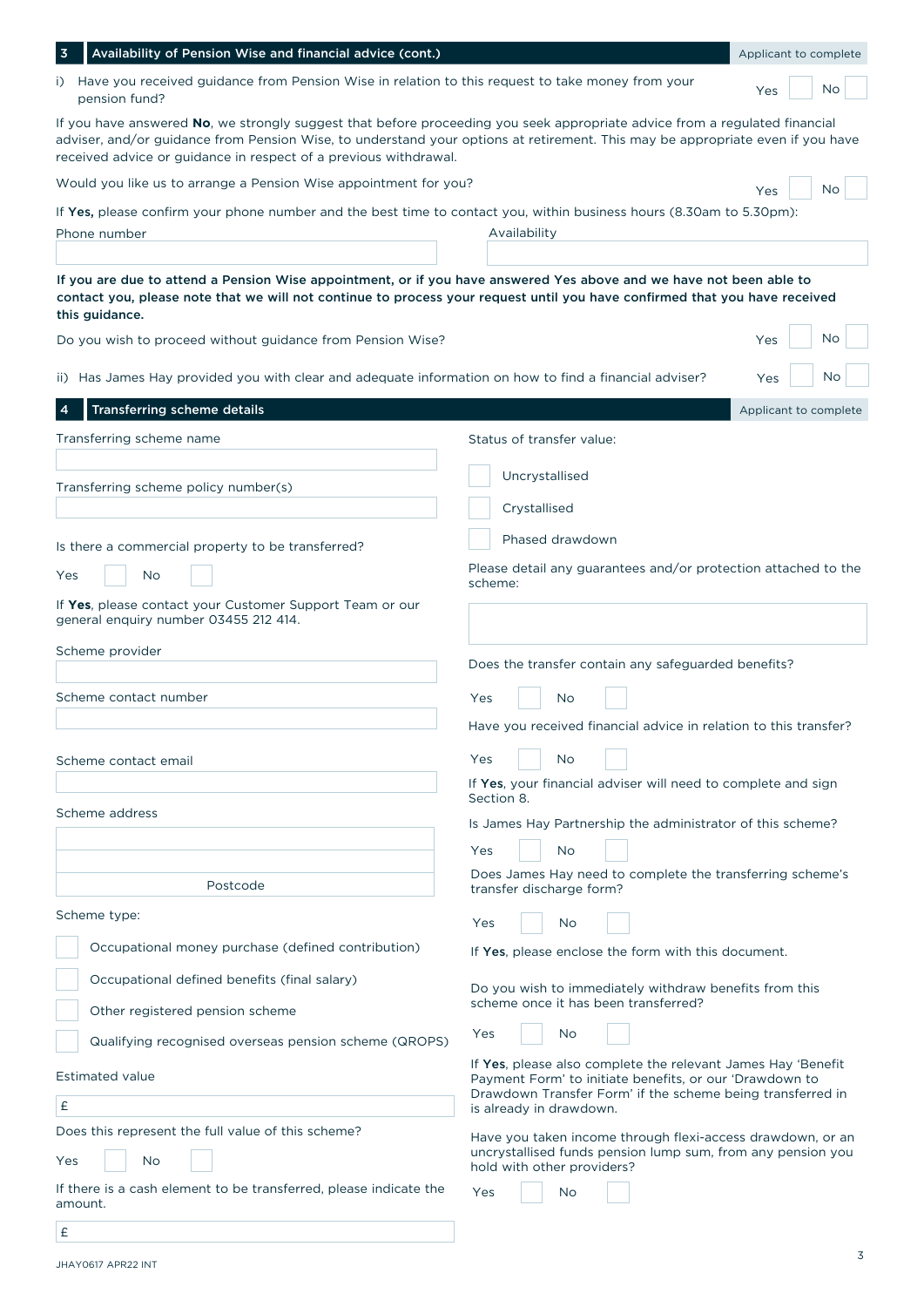| Is the transfer payment subject to an earmarking order or any<br>other type of attachment order?                     |
|----------------------------------------------------------------------------------------------------------------------|
| <b>No</b><br>Yes                                                                                                     |
| If Yes, please supply a certified copy of the order.                                                                 |
| Is the transfer payment in respect of a pension credit<br>(pension rights received as part of a divorce settlement)? |
| <b>No</b><br>Yes                                                                                                     |
| If Yes, please supply a certified copy of the court order, final<br>order of divorce and pension sharing annex.      |
| Is this part of a block transfer?                                                                                    |
| <b>No</b><br>Yes                                                                                                     |
| Have you already instructed this scheme that you wish<br>to transfer?                                                |
| Yes<br>No                                                                                                            |
| Does the payment include beneficiary pension rights?                                                                 |
| Yes<br>No                                                                                                            |
| If Yes, please complete the deceased's personal details below.                                                       |
| If Yes, is income from the beneficiary pension rights taxable?                                                       |
| <b>No</b><br>Yes                                                                                                     |
| Deceased's personal details (if applicable)                                                                          |
| Full name                                                                                                            |
|                                                                                                                      |
| Date of birth                                                                                                        |
| Date of death                                                                                                        |
| National Insurance<br>number                                                                                         |

4 Transferring scheme details (cont.) Applicant to complete the state of the state of the state of the state of the state of the state of the state of the state of the state of the state of the state of the state of the st

**If you are transferring in to a Modular iSIPP, iSIPP, Private Client SIPP or Wrap SIPP, please go to Section 5a.**

**If you are transferring in to a Partnership SIPP, IPS SIPP, IPS (2008) SIPP, IPS Family SIPP or IPS Pension Builder SIPP, please go to Section 5b.**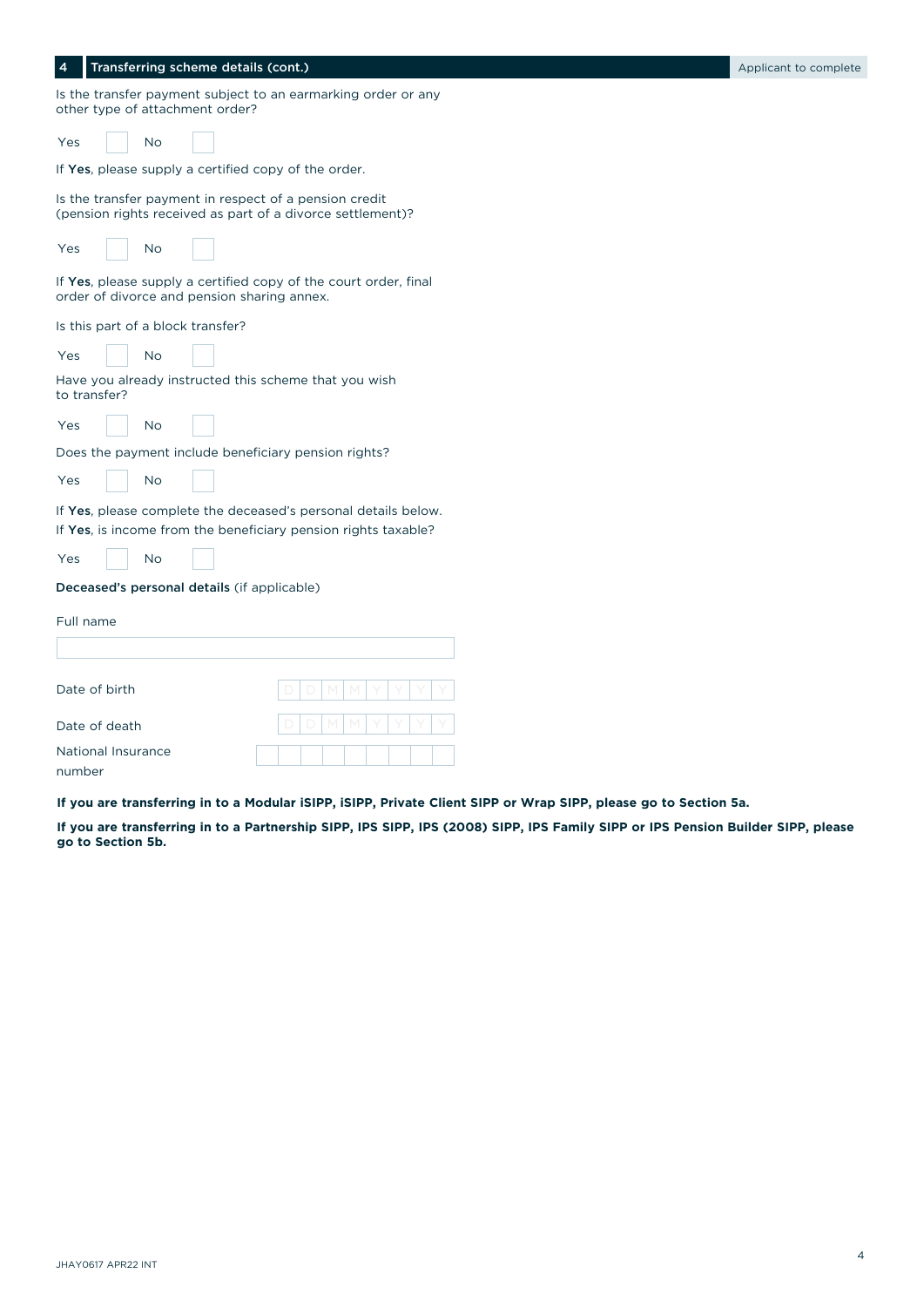## 5a Investments to be transferred in-specie (For Modular iSIPP, iSIPP, Private Client SIPP and Wrap SIPP only) Applicant to complete

Please obtain a current valuation from the relevant fund manager(s)/provider(s) for any funds to be transferred, and submit it with this document.

Alternatively, please provide details of the assets by fully completing the table(s) below. Please continue on a separate sheet if required.

Information on which types of asset your SIPP can hold can be found on the relevant product's Permitted Investments List, available from www.jameshay.co.uk.

#### **Unit Trusts/OEICs**

IMPORTANT: If a fund being transferred is available within our Investment Centre, then it must be re-registered to the Investment Centre. Any investments re-registered into the Investment Centre will be subject to the Select and/or Collect Funds Terms and Conditions. In particular, dividends are paid as cash and no remuneration will be paid directly to your financial adviser by the Investment Centre fund managers. Any funds being transferred in-specie that are not available within the Investment Centre will be held directly within the SIPP (not applicable to iSIPP).

| Full name of Unit Trust/OEIC | Ref number<br>(if applicable) | Name in which asset is<br>currently registered | ISIN or<br>Sedol code | Number of<br>shares/units<br>held | Current value £ | Date valued | Name and address of<br>fund manager |
|------------------------------|-------------------------------|------------------------------------------------|-----------------------|-----------------------------------|-----------------|-------------|-------------------------------------|
|                              |                               |                                                |                       |                                   |                 |             |                                     |
|                              |                               |                                                |                       |                                   |                 |             |                                     |
|                              |                               |                                                |                       |                                   |                 |             |                                     |
|                              |                               |                                                |                       |                                   |                 |             |                                     |
|                              |                               |                                                |                       |                                   |                 |             |                                     |
|                              |                               |                                                |                       |                                   |                 |             |                                     |
|                              |                               |                                                |                       |                                   |                 |             |                                     |
|                              |                               |                                                |                       |                                   |                 |             |                                     |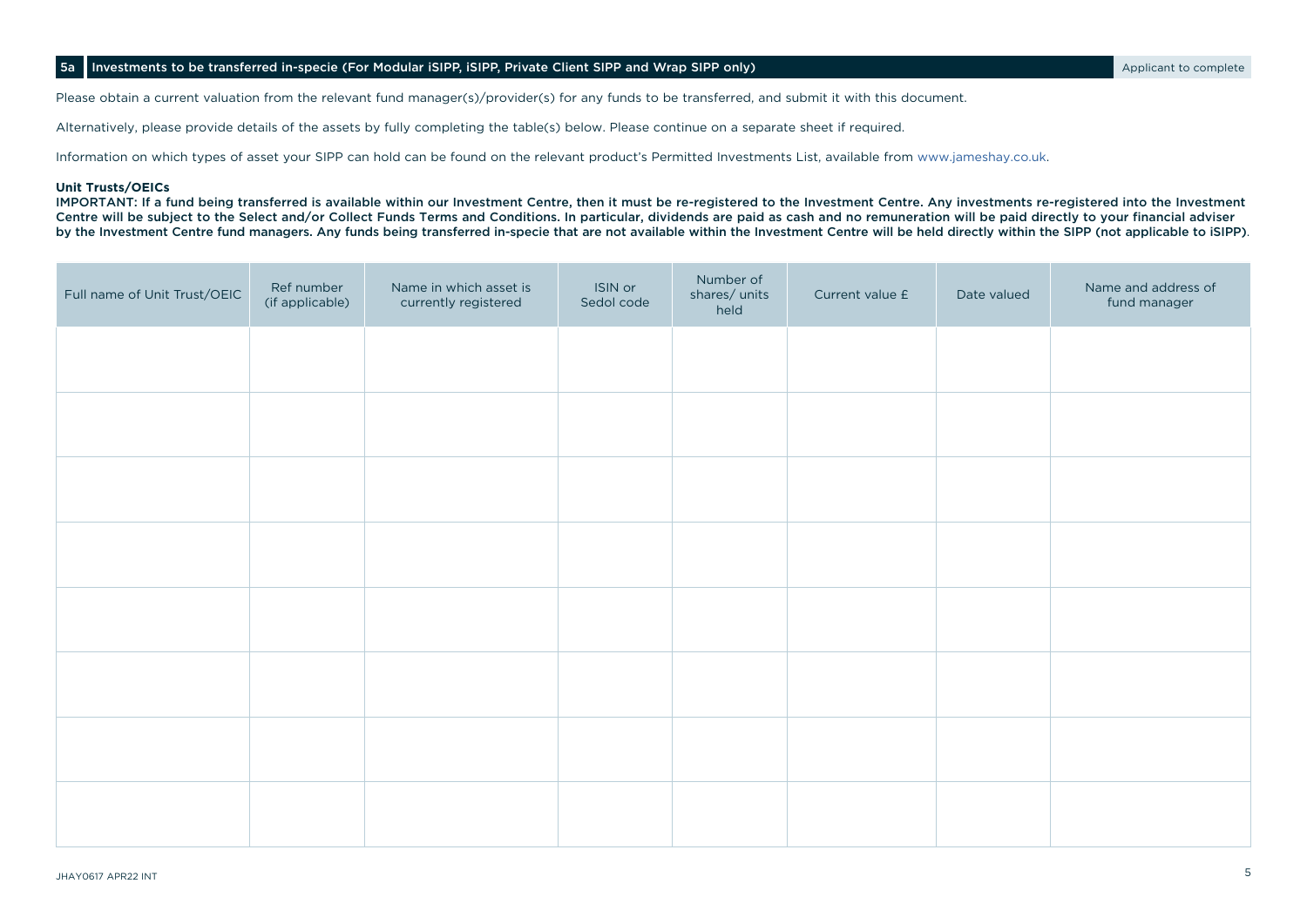## 5a Investments to be transferred in-specie (For Modular iSIPP, ISIPP, Private Client SIPP and Wrap SIPP only) (cont.)

#### Stocks and Shares

| Name and type of share | Ref number<br>(if applicable) | Name in which asset is<br>currently registered | ISIN or<br>Sedol code | Number of<br>shares held | Current value £ | Date valued | Name and address of<br>investment manager or<br>stockbroker (if applicable) |
|------------------------|-------------------------------|------------------------------------------------|-----------------------|--------------------------|-----------------|-------------|-----------------------------------------------------------------------------|
|                        |                               |                                                |                       |                          |                 |             |                                                                             |
|                        |                               |                                                |                       |                          |                 |             |                                                                             |
|                        |                               |                                                |                       |                          |                 |             |                                                                             |
|                        |                               |                                                |                       |                          |                 |             |                                                                             |
|                        |                               |                                                |                       |                          |                 |             |                                                                             |
|                        |                               |                                                |                       |                          |                 |             |                                                                             |
|                        |                               |                                                |                       |                          |                 |             |                                                                             |

IMPORTANT: Please submit the original share certificates for the shares listed above with this form.

Please continue on a separate sheet if required.

## Trustee Investment Plans (TIPs)

| Product name and provider | Policy number<br>(if applicable) | Name in which asset is<br>currently registered | ISIN or<br>Sedol code | Current unit<br>holding | Current value £ | Date valued | Address of product provider |
|---------------------------|----------------------------------|------------------------------------------------|-----------------------|-------------------------|-----------------|-------------|-----------------------------|
|                           |                                  |                                                |                       |                         |                 |             |                             |
|                           |                                  |                                                |                       |                         |                 |             |                             |
|                           |                                  |                                                |                       |                         |                 |             |                             |
|                           |                                  |                                                |                       |                         |                 |             |                             |
|                           |                                  |                                                |                       |                         |                 |             |                             |
|                           |                                  |                                                |                       |                         |                 |             |                             |
|                           |                                  |                                                |                       |                         |                 |             |                             |

IMPORTANT: Please submit all original policy documents for the investments listed above with this form. Please continue on a separate sheet if required.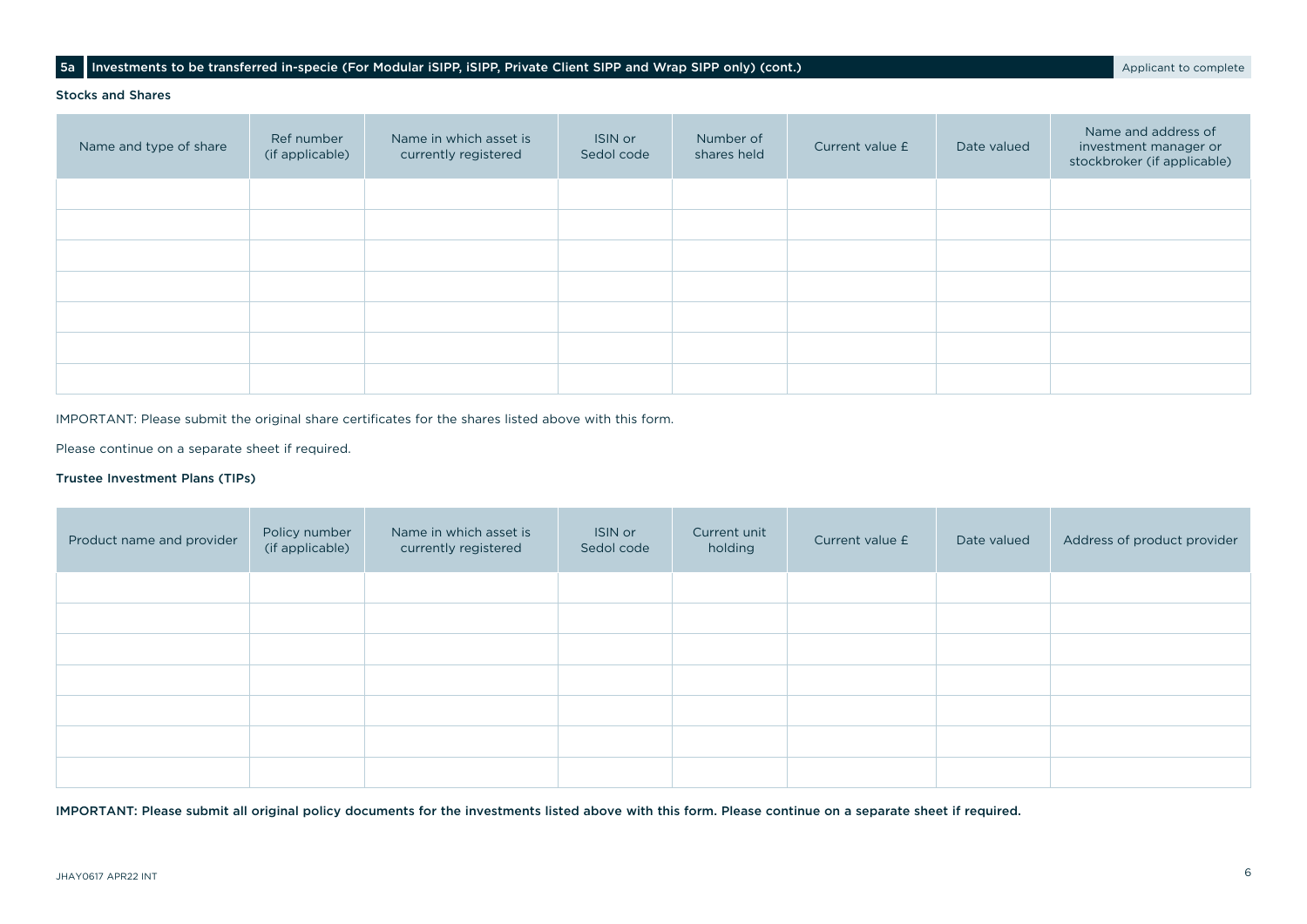## 5b **Investments to be transferred in-specie (For Partnership SIPP, IPS SIPP, IPS (2008) SIPP, IPS Family SIPP and IPS Pension Builder SIPP only)** Applicant to complete

Please obtain a current valuation from the relevant fund manager(s)/provider(s) for any funds to be transferred, and submit it with this document.

Alternatively, please provide details of the assets by fully completing the table(s) below. Please continue on a separate sheet if required.

## **Unit Trusts/OEICs**

| Full name of<br>Unit Trust/OEIC | Ref number<br>(if applicable) | Name in which<br>asset is<br>currently<br>registered | ISIN or<br>Sedol code | Name and address of<br>current fund manager | Number of<br>shares/units<br>held | Current<br>value £ | Date valued | Re-register<br>available funds<br>to be held<br>directly in the<br>SIPP? <sup>1</sup><br>Yes/No | If investments are to be<br>re-registered into an<br>investment manager or<br>stockbroker account, please<br>provide the name and address<br>(if applicable) <sup>2</sup> |
|---------------------------------|-------------------------------|------------------------------------------------------|-----------------------|---------------------------------------------|-----------------------------------|--------------------|-------------|-------------------------------------------------------------------------------------------------|---------------------------------------------------------------------------------------------------------------------------------------------------------------------------|
|                                 |                               |                                                      |                       |                                             |                                   |                    |             |                                                                                                 |                                                                                                                                                                           |
|                                 |                               |                                                      |                       |                                             |                                   |                    |             |                                                                                                 |                                                                                                                                                                           |
|                                 |                               |                                                      |                       |                                             |                                   |                    |             |                                                                                                 |                                                                                                                                                                           |
|                                 |                               |                                                      |                       |                                             |                                   |                    |             |                                                                                                 |                                                                                                                                                                           |
|                                 |                               |                                                      |                       |                                             |                                   |                    |             |                                                                                                 |                                                                                                                                                                           |
|                                 |                               |                                                      |                       |                                             |                                   |                    |             |                                                                                                 |                                                                                                                                                                           |
|                                 |                               |                                                      |                       |                                             |                                   |                    |             |                                                                                                 |                                                                                                                                                                           |
|                                 |                               |                                                      |                       |                                             |                                   |                    |             |                                                                                                 |                                                                                                                                                                           |

1 Any Unit Trusts/OEICs that are not re-registered into an investment manager or stockbroker account will be held directly within the SIPP.

<sup>2</sup> An investment manager or stockbroker account must be open within the SIPP to select this option.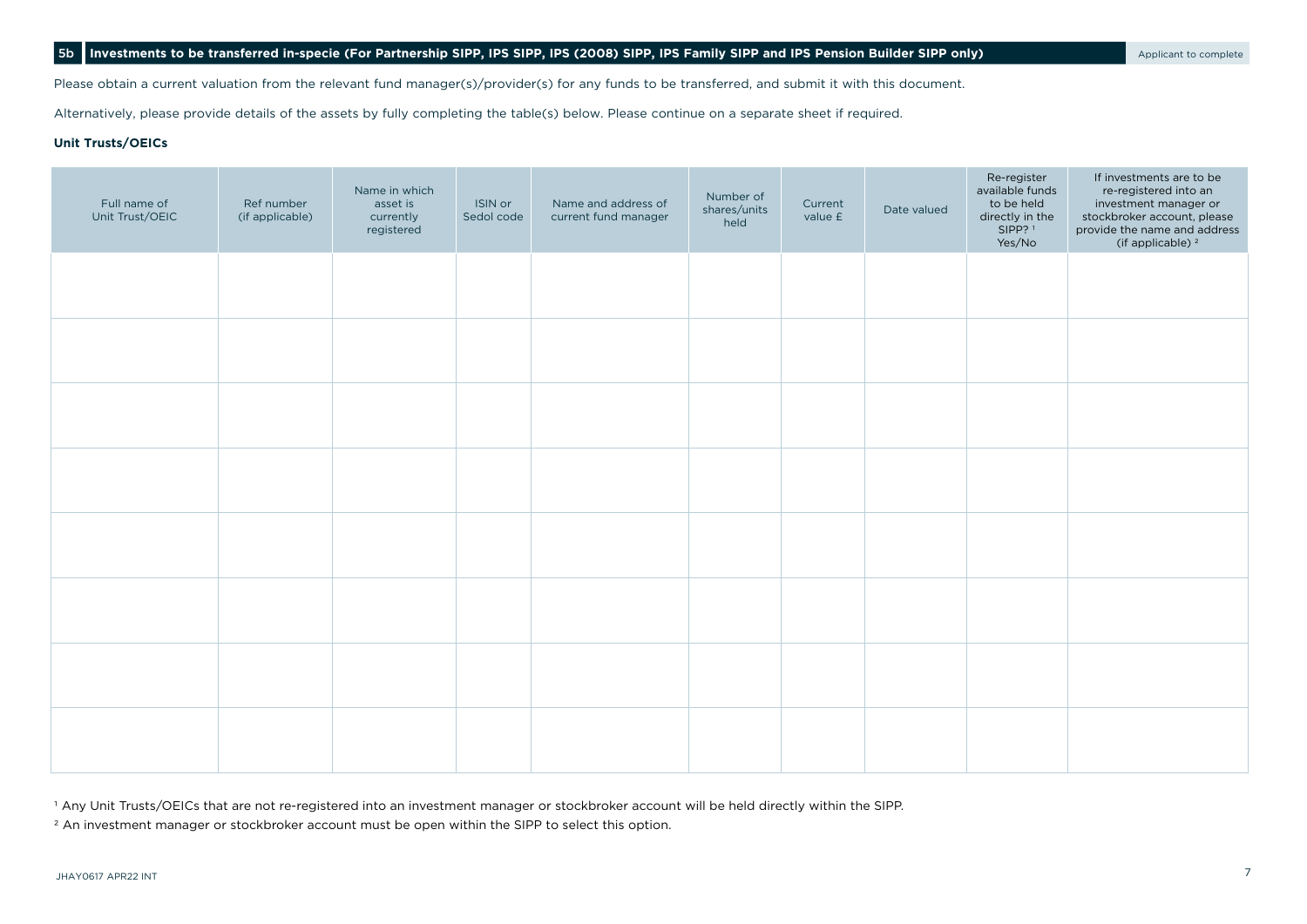## 5b Investments to be transferred in-specie (For Partnership SIPP, IPS SIPP, IPS (2008) SIPP, IPS Family SIPP and IPS Pension Builder SIPP only) (cont.) Applicant to complete

#### Stocks and Shares

| Name and type of share | Ref number<br>(if applicable) | Name in which asset is<br>currently registered | ISIN or<br>Sedol code | Number of<br>shares held | Current value £ | Date valued | Name and address of<br>investment manager or<br>stockbroker (if applicable) |
|------------------------|-------------------------------|------------------------------------------------|-----------------------|--------------------------|-----------------|-------------|-----------------------------------------------------------------------------|
|                        |                               |                                                |                       |                          |                 |             |                                                                             |
|                        |                               |                                                |                       |                          |                 |             |                                                                             |
|                        |                               |                                                |                       |                          |                 |             |                                                                             |
|                        |                               |                                                |                       |                          |                 |             |                                                                             |
|                        |                               |                                                |                       |                          |                 |             |                                                                             |
|                        |                               |                                                |                       |                          |                 |             |                                                                             |
|                        |                               |                                                |                       |                          |                 |             |                                                                             |

IMPORTANT: Please submit the original share certificates for the shares listed above with this form.

Please continue on a separate sheet if required.

## Trustee Investment Plans (TIPs)

| Product name and provider | Policy number<br>(if applicable) | Name in which asset is<br>currently registered | ISIN or<br>Sedol code | Current unit<br>holding | Current value £ | Date valued | Address of product provider |
|---------------------------|----------------------------------|------------------------------------------------|-----------------------|-------------------------|-----------------|-------------|-----------------------------|
|                           |                                  |                                                |                       |                         |                 |             |                             |
|                           |                                  |                                                |                       |                         |                 |             |                             |
|                           |                                  |                                                |                       |                         |                 |             |                             |
|                           |                                  |                                                |                       |                         |                 |             |                             |
|                           |                                  |                                                |                       |                         |                 |             |                             |
|                           |                                  |                                                |                       |                         |                 |             |                             |
|                           |                                  |                                                |                       |                         |                 |             |                             |

IMPORTANT: Please submit all original policy documents for the investments listed above with this form. Please continue on a separate sheet if required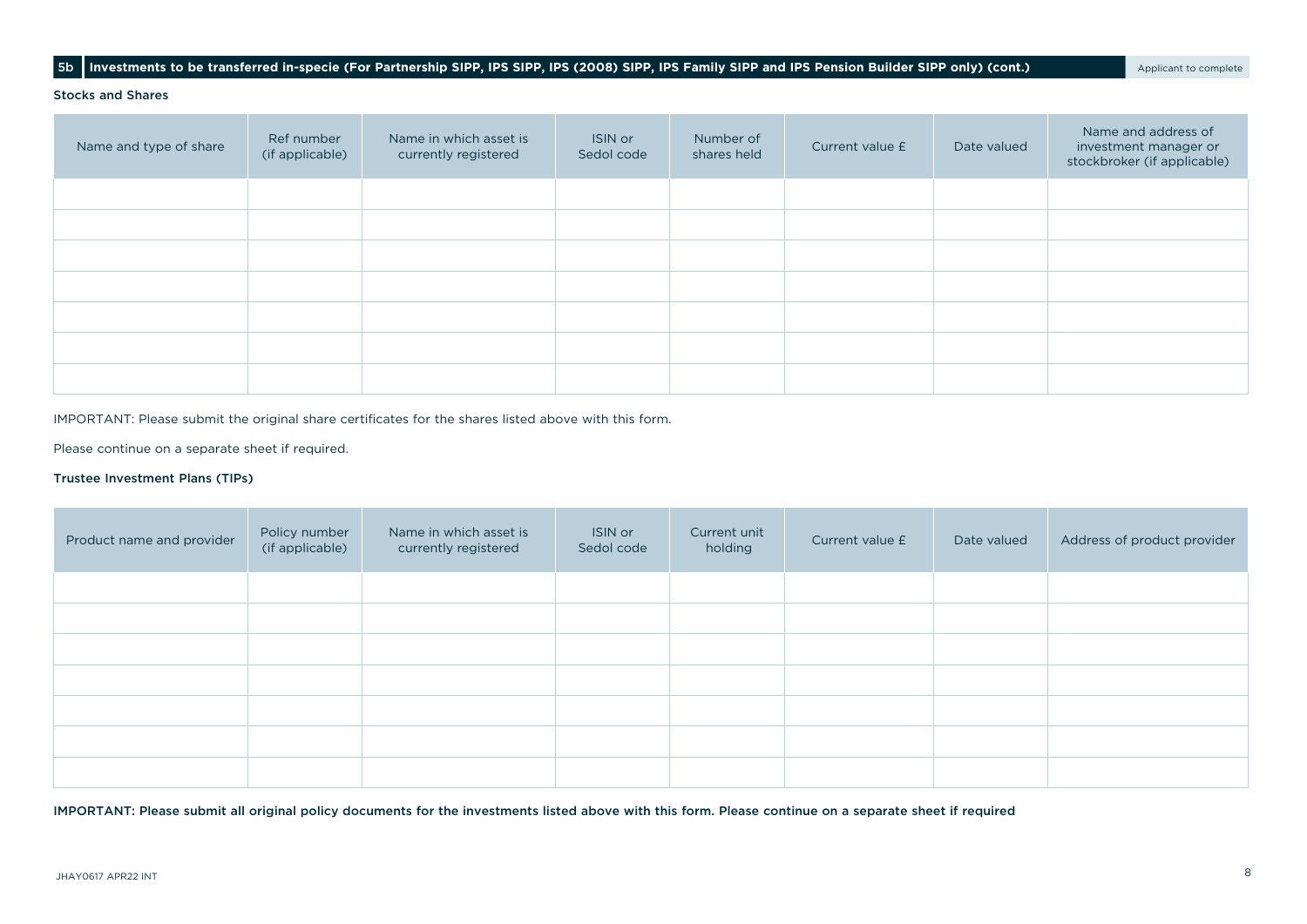## Important information

#### Unit Trusts/OEICs

Upon receipt of a valuation, or full details of the Unit Trusts/ OEICs to be transferred, we will check and review the permissibility of the funds before sending our acceptance and reregistration details to the transferring scheme.

The transferring scheme will instruct the individual fund managers accordingly, who will provide us with confirmation of the transfer of each fund.

Once all funds have been transferred as instructed, we will provide you with confirmation that the in-specie transfer is complete, and will also acknowledge to you any cash received following the transfer.

#### Stocks and Shares

All stocks and shares must be re-registered into the nominee name of an Financial Conduct Authority (FCA) authorised investment manager or stockbroker which is acceptable to us. You should read the appropriate clauses in the relevant 'SIPP Terms and Conditions', and provide us with written confirmation of your choice of investment manager or stockbroker, along with the documentation they require us to complete to open an account with them.

Once in receipt of your instructions to appoint an investment manager or stockbroker, we will complete any account opening documents that have been supplied to us.

Once the account has been set up, we will advise you of the nominee's details. If shares are held by an existing nominee, they can be transferred electronically to the new nominee. Otherwise, the asset holders will need to complete Stock/ Crest Transfer Forms and send them with the current share certificates to the new nominee. Please note that stamp duty of 0.5% of the value of the stock, rounded up to the nearest £5, may be payable. If the value is under £1,000 then no stamp duty is payable.

If you wish to keep an existing investment manager or stockbroker appointed, we will still need to enter into terms of business with the investment manager or stockbroker. Once the account is opened, the trustees of the transferring scheme will need to instruct the investment manager or stockbroker to move all the assets into the new account in James Hay Partnership's name.

#### **Trustee Investment Plans (TIP)**

To transfer a TIP, a Deed of Assignment will need to be completed by both the trustees of the transferring pension scheme and the trustees of your SIPP with us. Once executed, the Deed of Assignment will be sent to the insurance company providing the TIP to advise that there has been a change of legal ownership.

In some cases the transferring pension scheme company may only allow cash transfers for these types of assets.

## **7 Your right to cancel** Applicant to complete the complete and the complete and the complete and the complete and the complete and the complete and the complete and the complete and the complete and the complete and the c

You have a right to cancel this transfer in.

Once you have submitted this transfer form, we will send you a cancellation notice, which confirms that you will have 30 days from receipt of the transfer into the SIPP to let us know that you have changed your mind and therefore wish to cancel the transfer.

#### For members who have received financial advice to proceed with the transfer

During the 30 day cancellation period you can give us investment instructions. If you choose to cancel the transfer under the terms of the cancellation rights, we will transfer the money and assets that have been received in respect of the transfer to another pension provider chosen by you, where possible. Please note that if you have made investments in the cancellation period and the value of your investments has fallen in the period between the assets being transferred and the time your cancellation instruction is received by us, you will not receive back the full amount that you invested. This is explained in the cancellation notice that we will send to you.

#### 8 Adviser declaration (if applicable) Adviser to complete and the state of the state of the state of the state of the state of the state of the state of the state of the state of the state of the state of the state of the

I confirm in respect of the proposed transfer from the above named transferring scheme that:

This transfer contains safeguarded benefits, as defined by the FCA.

| Yes<br>No |  |
|-----------|--|
|-----------|--|

• I have provided the above named applicant with advice in respect of this transfer in accordance with, in particular, the FCA Conduct of Business Sourcebook, Chapter 19.

| Yes | Νo |  |
|-----|----|--|
|     |    |  |

#### For members who have not received financial advice to proceed with the transfer

As you have not received any financial advice before applying for this transfer, we will not permit any investments using the cash transferred during your 30 day cancellation period, in case you decide to cancel.

However, you have the option to waive your right to the 30 day cancellation period. If you choose to do this, we will apply any transfer money to the SIPP, and it will be available for immediate investment upon receipt of your instructions.

If you wish to waive your right to the cancellation period, please read the following confirmation and then tick the box to confirm your acceptance:

I confirm my decision to waive my right to a cancellation period for this transfer in. I accept that once I have waived my right to this cancellation period, I will no longer be able to cancel the transfer in and have the money and assets received into the SIPP returned. I also accept that my SIPP will be subject to all the applicable charges as detailed in the relevant SIPP charges schedule.

| • I have given a personal recommendation that the pension     |
|---------------------------------------------------------------|
| transfer is suitable for the applicant and that the applicant |
| should proceed with this transfer.                            |

• The personal recommendation has been given/checked by a pension transfer specialist as defined by the FCA, and includes an appropriate pension transfer analysis and transfer value comparator as applicable.

Yes No